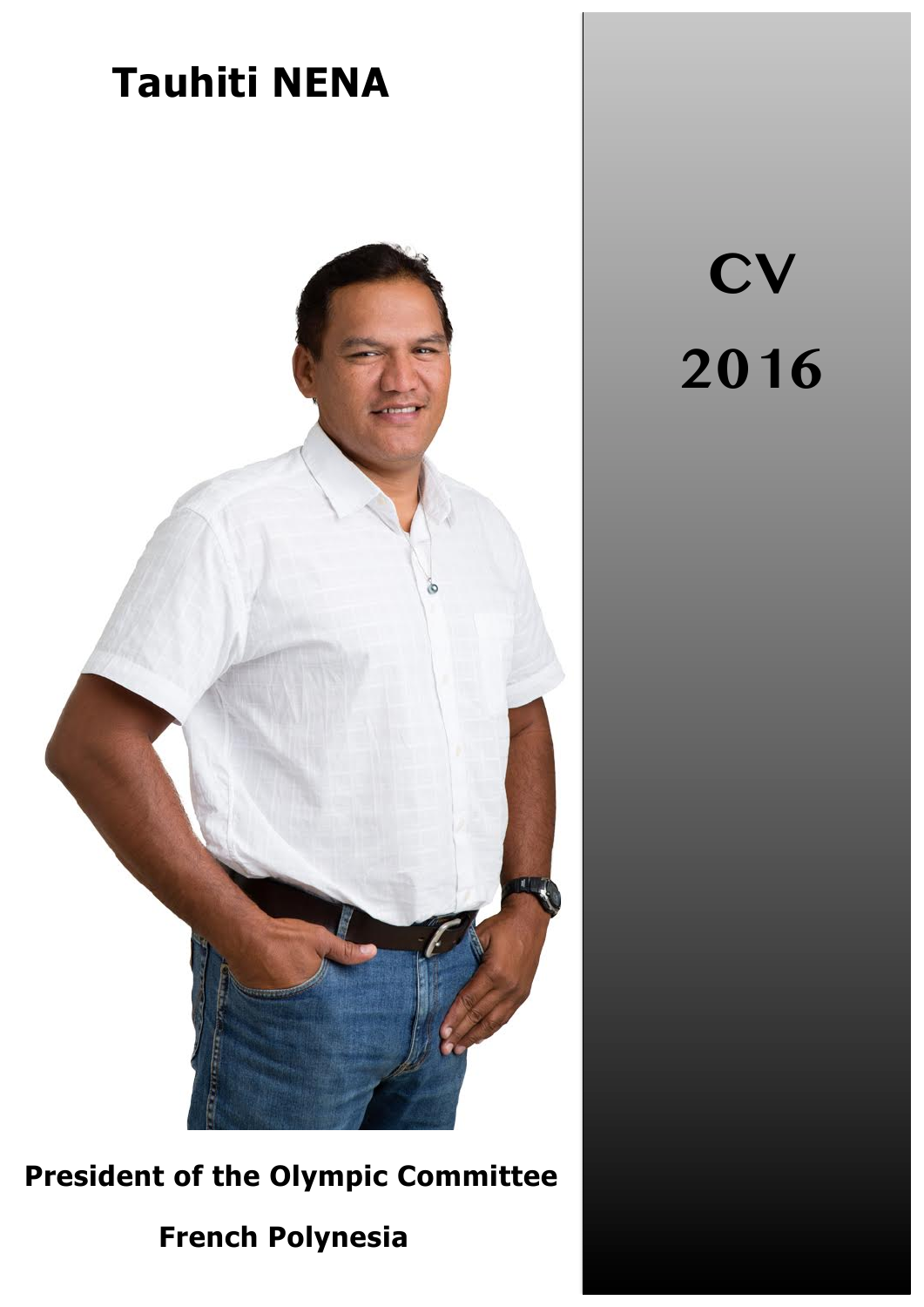## **CURRICULUM VITAE**

## **Tauhiti D. NENA**

47 years old

Born on April 13, 1968 in Papeete, Tahiti, French Polynesia Father of 4 children : Tautuarii, Veroiti, Tutavae and Hinirau

### **Sporting Experience**

| <b>Management Experiences</b>                         | <b>Dates</b>         |
|-------------------------------------------------------|----------------------|
| <b>President</b> of the Olympic Committee             | <b>Since 2008</b>    |
| of French Polynesia (C.O.P.F.)                        | Reelected 2012, 2016 |
| <b>Associate Member</b> of the Oceania National       | <b>Since 2008</b>    |
| Olympic Committee (O.N.O.C.)                          |                      |
| <b>Delegated Vice-President of the Oceania</b>        | Reelected 2015       |
| Continental Boxing Confederation (O.C.B.C.)           |                      |
| <b>President</b> of the Polynesian Boxing Federation  | <b>Since 2015</b>    |
| <b>Delegated Vice-President</b> of the Polynesian     | <b>Since 2012</b>    |
| Dragon Boat Federation                                |                      |
| <b>Member</b> of the Tahitian Va'a Federation Council | <b>Since 2015</b>    |
| <b>Vice-President of Hititoa Association</b>          | More than 20 years   |
| (Boxing, Va'a & Dragon Boat Club)                     | Reelected 2015       |
| International Boxing 2-star referee                   | <b>Since 2007</b>    |
| International Boxing 1-star coach                     | <b>Since 2015</b>    |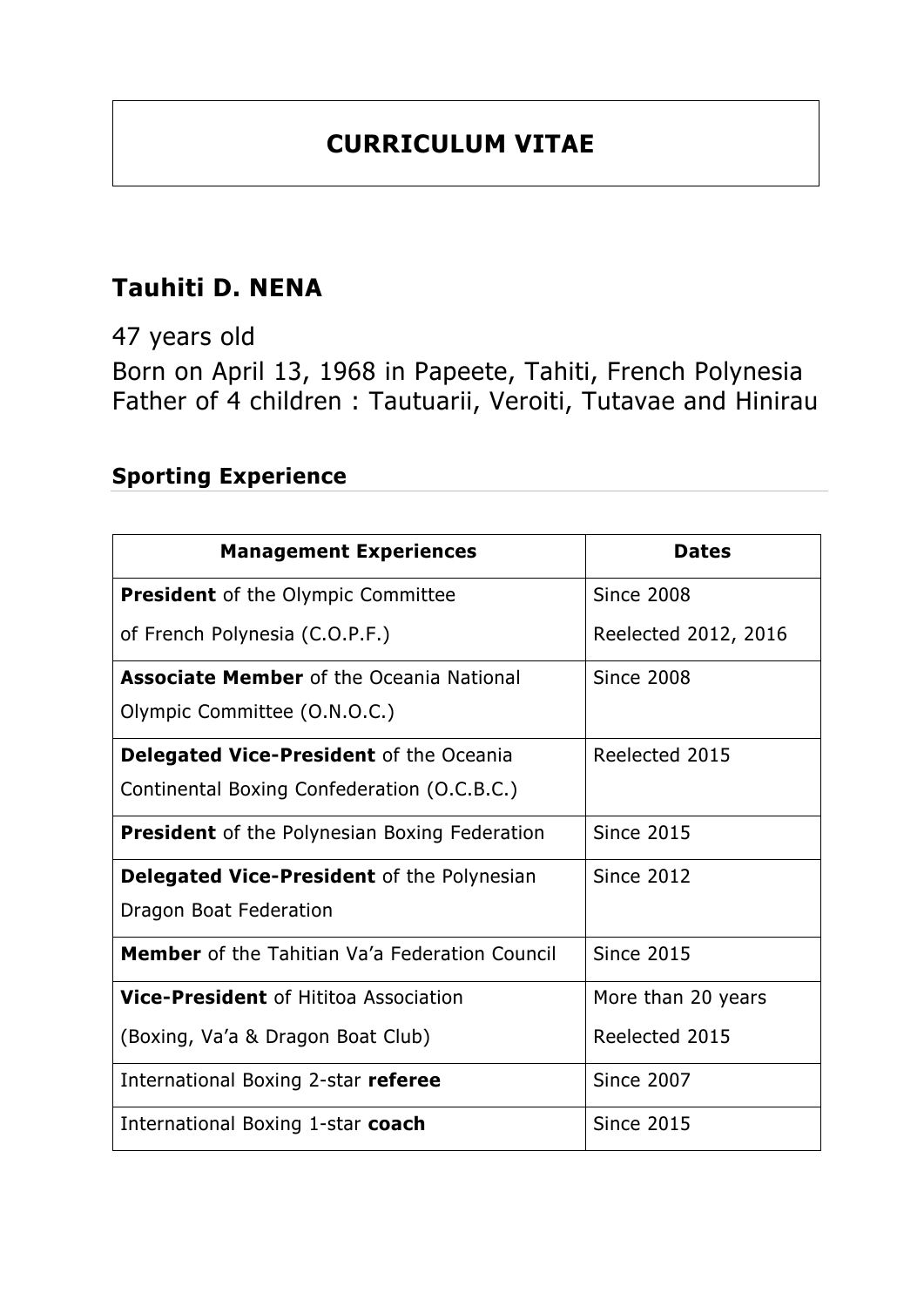| <b>Athletic achievements</b>                    | <b>Dates</b>            |
|-------------------------------------------------|-------------------------|
| Va'a: World Champion (V12 & V6)                 | August 2014, 2010, 2008 |
| Dragon Boat: Asian Champion                     | <b>July 2012</b>        |
| Dragon Boat: European Champion                  | September 2012          |
| Va'a: Vice-Champion Molokai Hoe Race (V6)       | 2006                    |
| Va'a: World Vice-Champion (V12)                 | 2006                    |
| Boxing – super heavy: Gold Medal at the Pacific | 1999                    |
| Games in Guam                                   |                         |
| Boxing – heavyweight: Gold Medal at the Pacific | 1995                    |
| <b>Games in Tahiti</b>                          |                         |
| Boxing: France Champion of University Boxing    | 1995, 1994, 1992        |
| Boxing: Polynesian Champion                     | From 1986 to 1998       |
| Football, Rugby, Va'a, Handball, Basketball:    | Several times           |
| Polynesian Champion                             |                         |

#### **Sports Diplomas**

- o **Certificate of Ability to teach Physical Education (CAPES : Certificat d'Aptitude au Professorat d'Education Physique et Sportive)** from Joseph Fourier University , Grenoble, France
- o **Maîtrise S.T.A.P.S (equivalent of 1st year of Master, Science and Techniques of Physical and Sport Activities)** mention Entrainement Sportif et Performance Sportive (Sports training and Sports performance)
- o **State-certified Sports Instructor**, 2nd level, Boxing
- o **National Security and Rescue Certificate** (B.N.S.S.A.)
- o **First aid in Sports environment Certificate**
- o **Certificate of First Aid Team Training and Education**  (C.F.A.P.S.E.)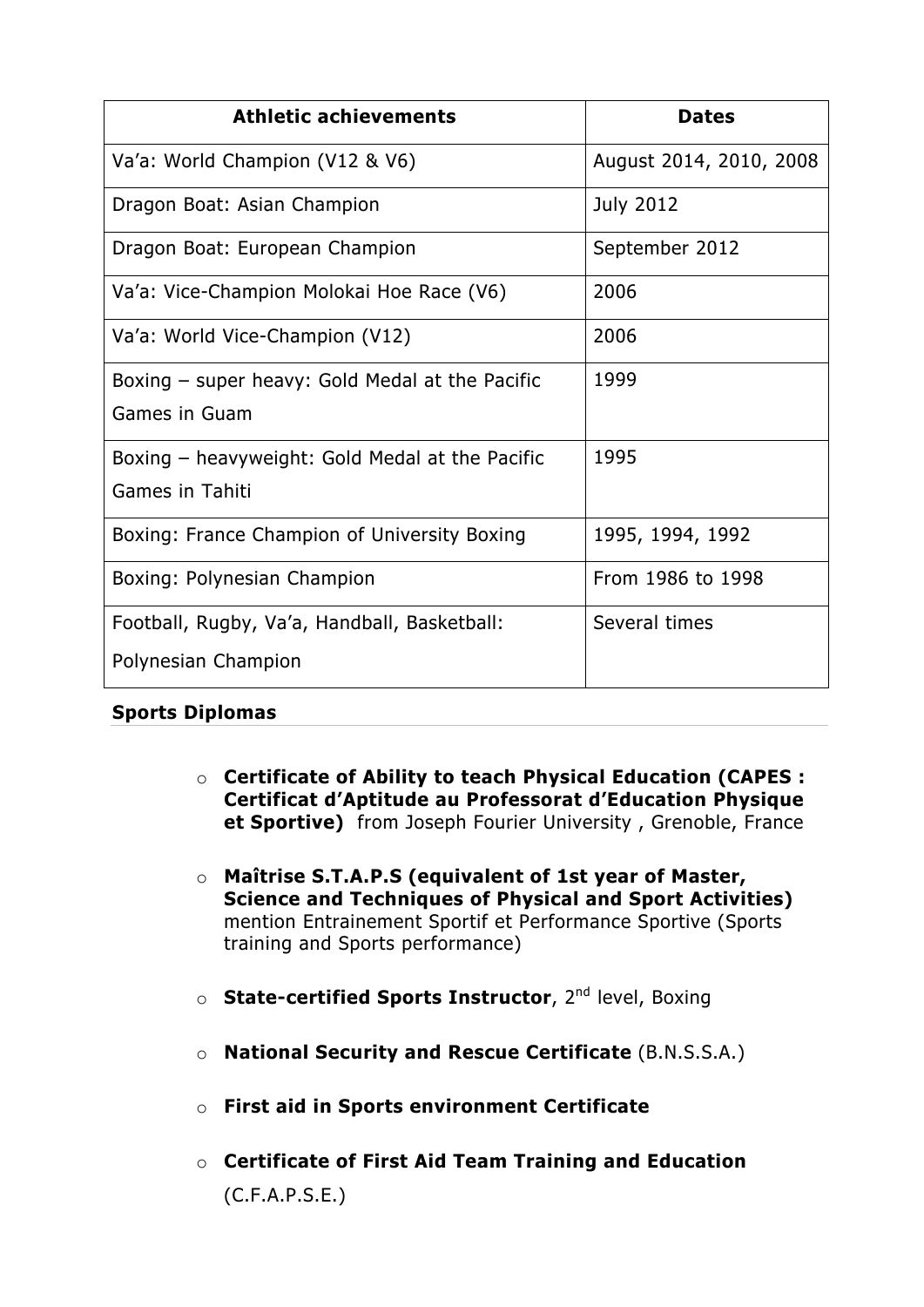#### Since 2013: **Leader of the political group Papeete To'u Oire**

#### Since May 2014**: Member of the Papeete City Council**

#### From April 2011 to May 2013

#### **Minister of Education, Youth and Sports**

in charge of Higher Education, Research and Associative Life

- President of the Management Board of the Institute of Youth and Sports of French Polynesia (IJSPF)
- President of the Board of directors of the " Ecole Normale mixte" (training centre for teachers)
- Government representative at the Management Board of the Postal and Telecommunications Office (OPT)

#### From February 2009 to November 2009

#### **Minister of Youth, Sports and Associative Life**

- President of the Management Board of the Institute of Youth and Sports of French Polynesia (IJSPF)
- Government representative at the Board of directors of Tahiti Nui Television (TNTV)

#### From 2008 to 2014: **Member of the Faa'a City Council**

#### From September 2007 to February 2008

#### **Minister of Youth and Sports**

• President of the Management Board of the Institute of Youth and Sports of French Polynesia (IJSPF)

#### From March 2005 to December 2006

#### **Minister of Youth, Culture and Heritage**

In charge of the promotion of Contemporary Art

- President of the Management Board of the Institute of Youth and Sports of French Polynesia (IJSPF)
	- President of the Management Board of Te Fare Tauhiti Nui – House of Culture (TFTN)